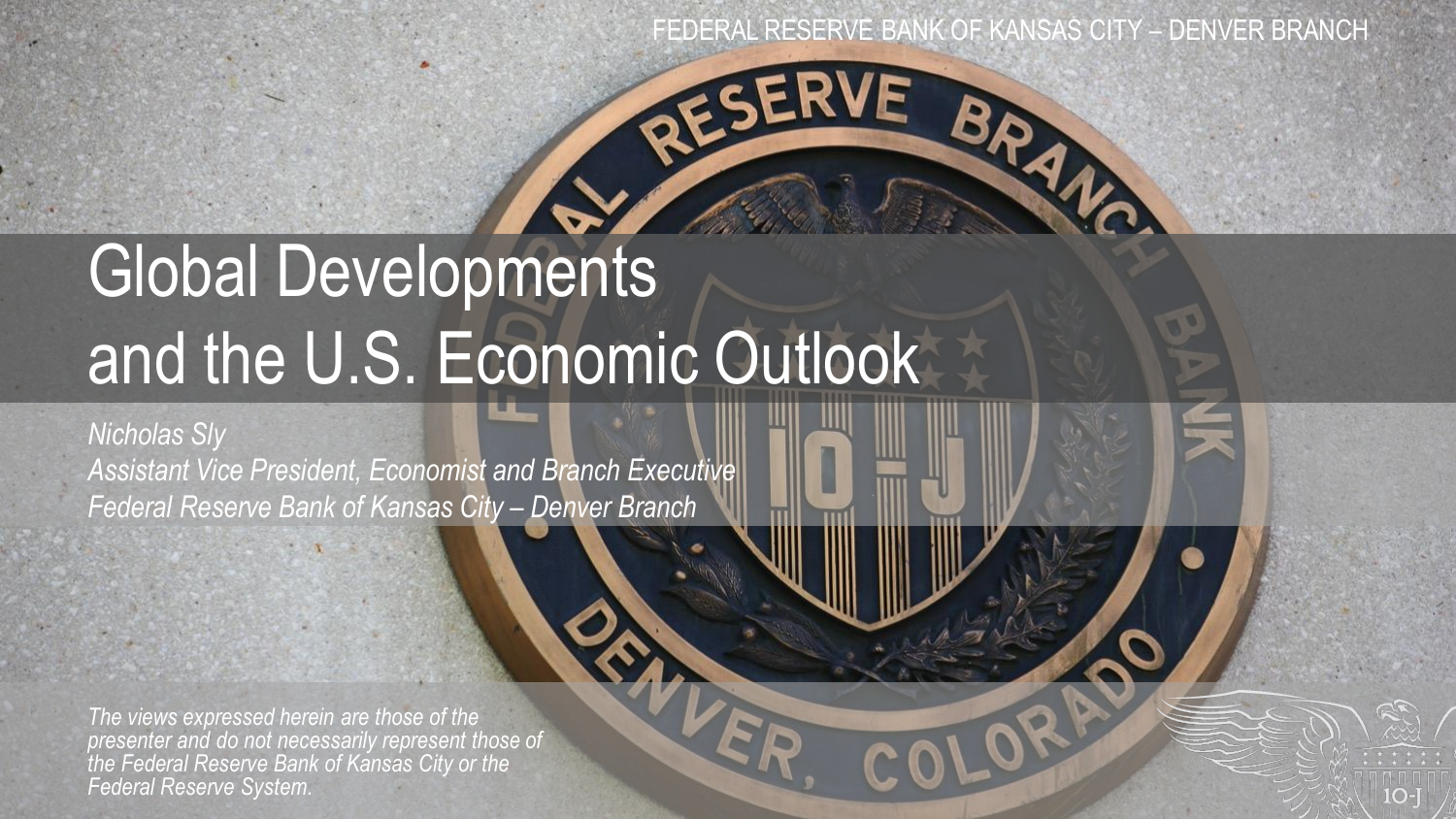#### Themes

- Global growth has waned over the last couple of years, creating headwinds for some components of U.S. economic growth
- U.S. financial conditions have exhibited volatility since the onset of the coronavirus outbreak emanating from China
- Recent strength of the U.S. dollar is weighing on import prices, contributing to muted inflation pressures overall

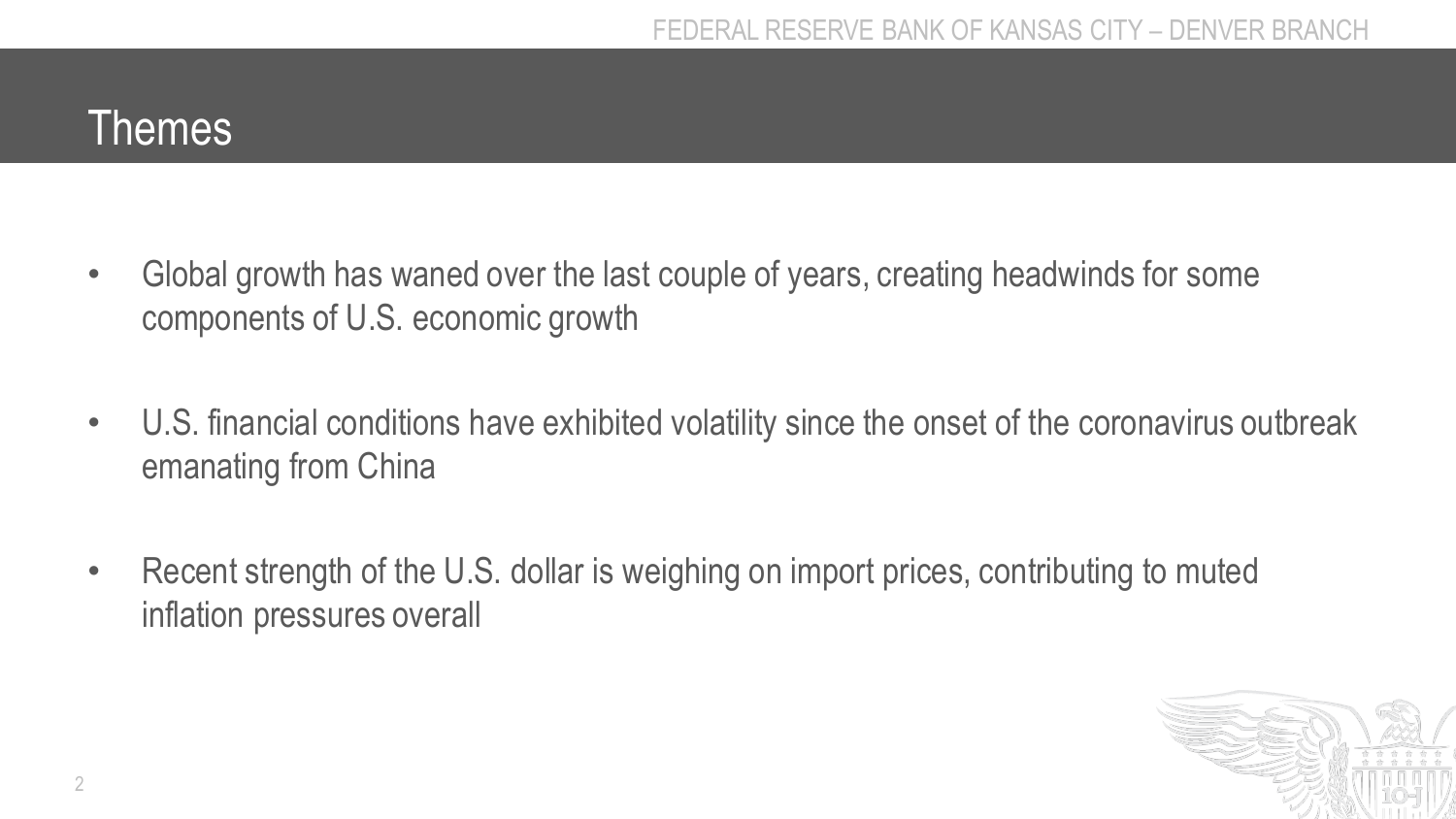### **Disclaimer**

Some of the statistical analysis of U.S. import activity within this presentation was conducted at Federal Statistical Research Data Centers within the U.S. Department of Commerce under arrangements to maintain legal confidentiality requirements. The views expressed are those of the authors and do not reflect official positions of the U.S. Department of Commerce.

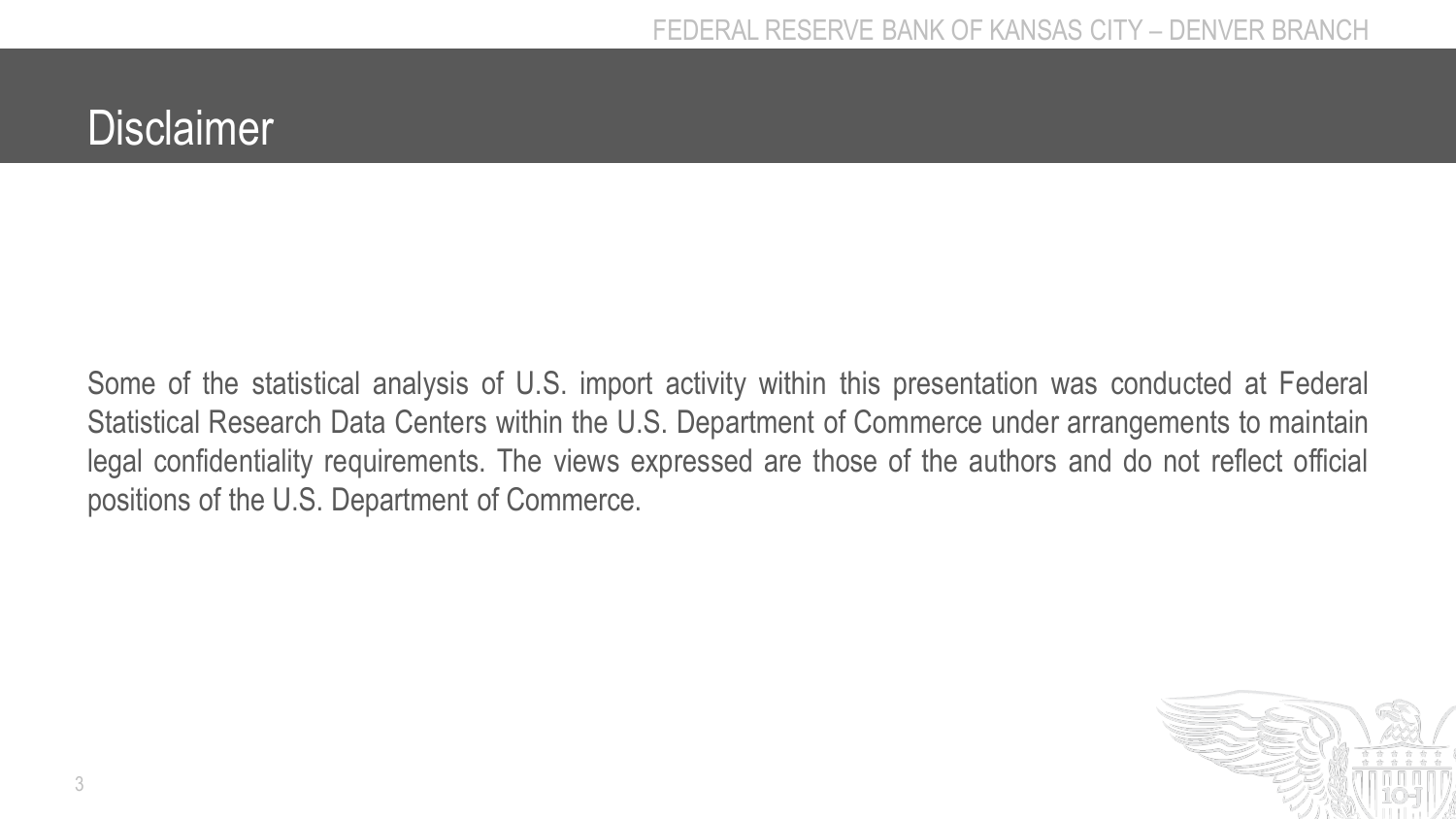# Global growth has lost momentum and medium-term forecasts have been repeatedly revised downward over the past year

*Year-over-year percent change*

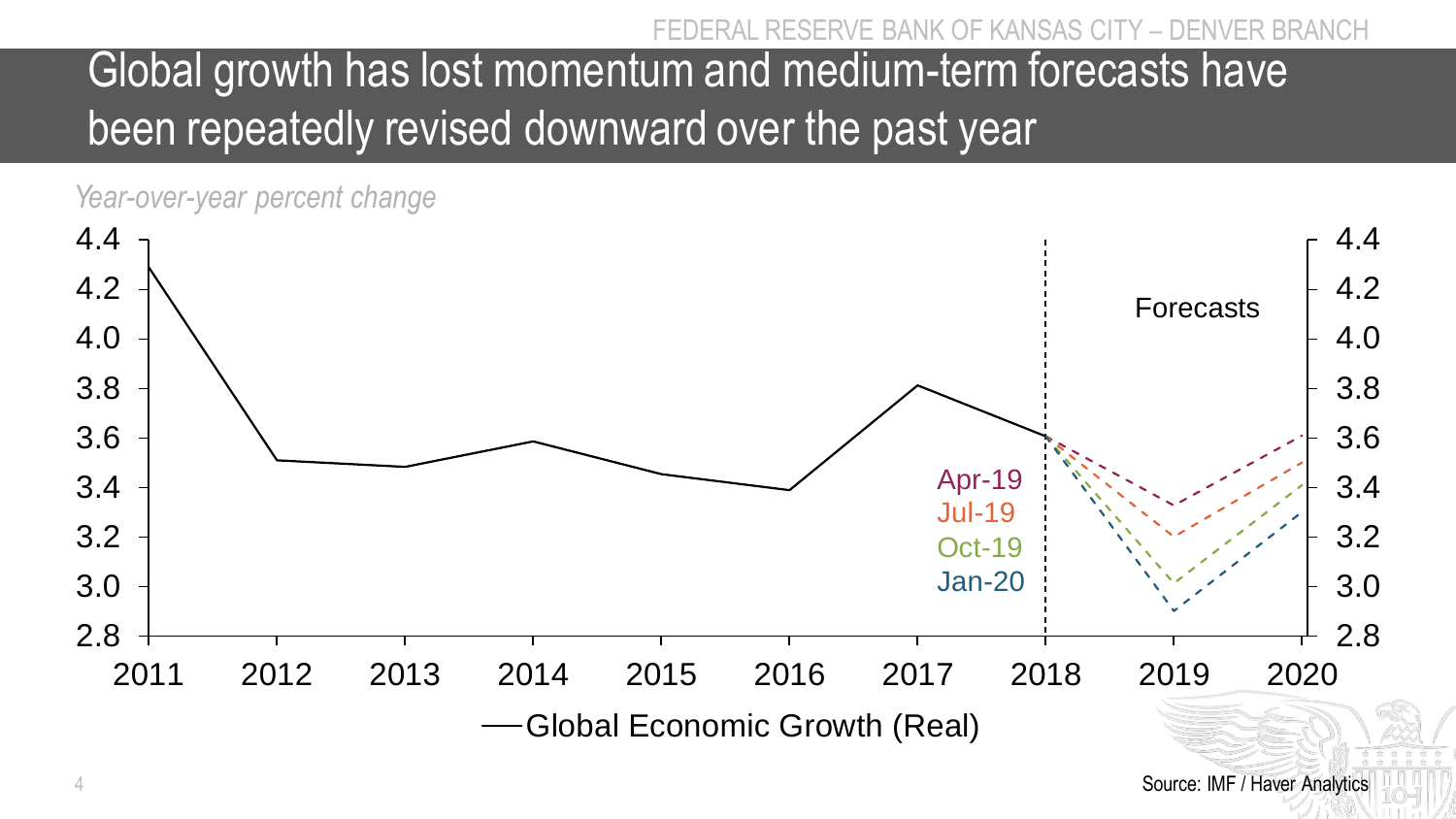# Declining export demand continues to be a headwind to U.S. manufacturing activity

*Seasonally adjusted, three-month-moving-average, index: 50+ = expansion*

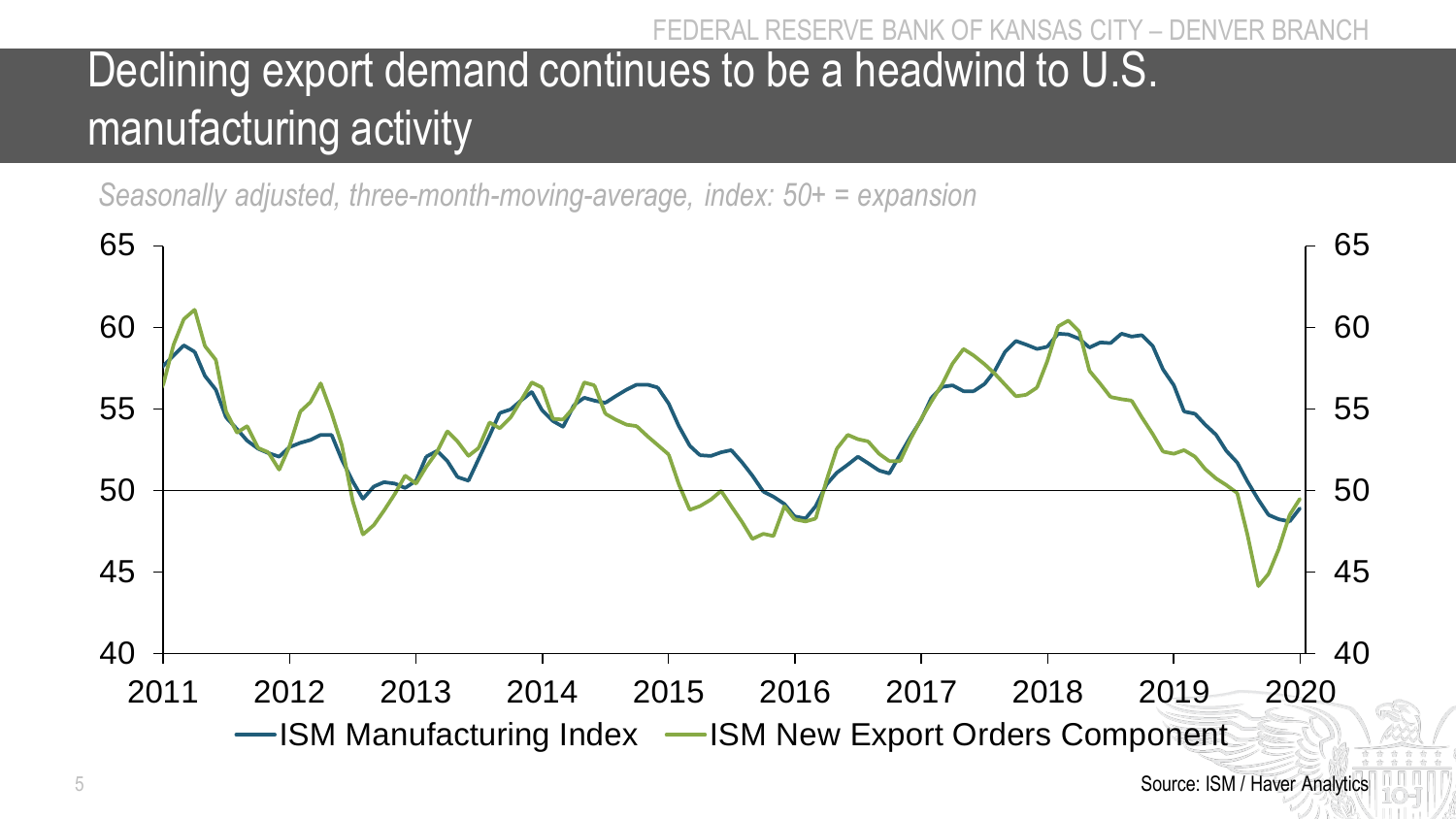### Regional export growth softened across all major trading partners since 2017

*Change from previous year in millions of dollars*

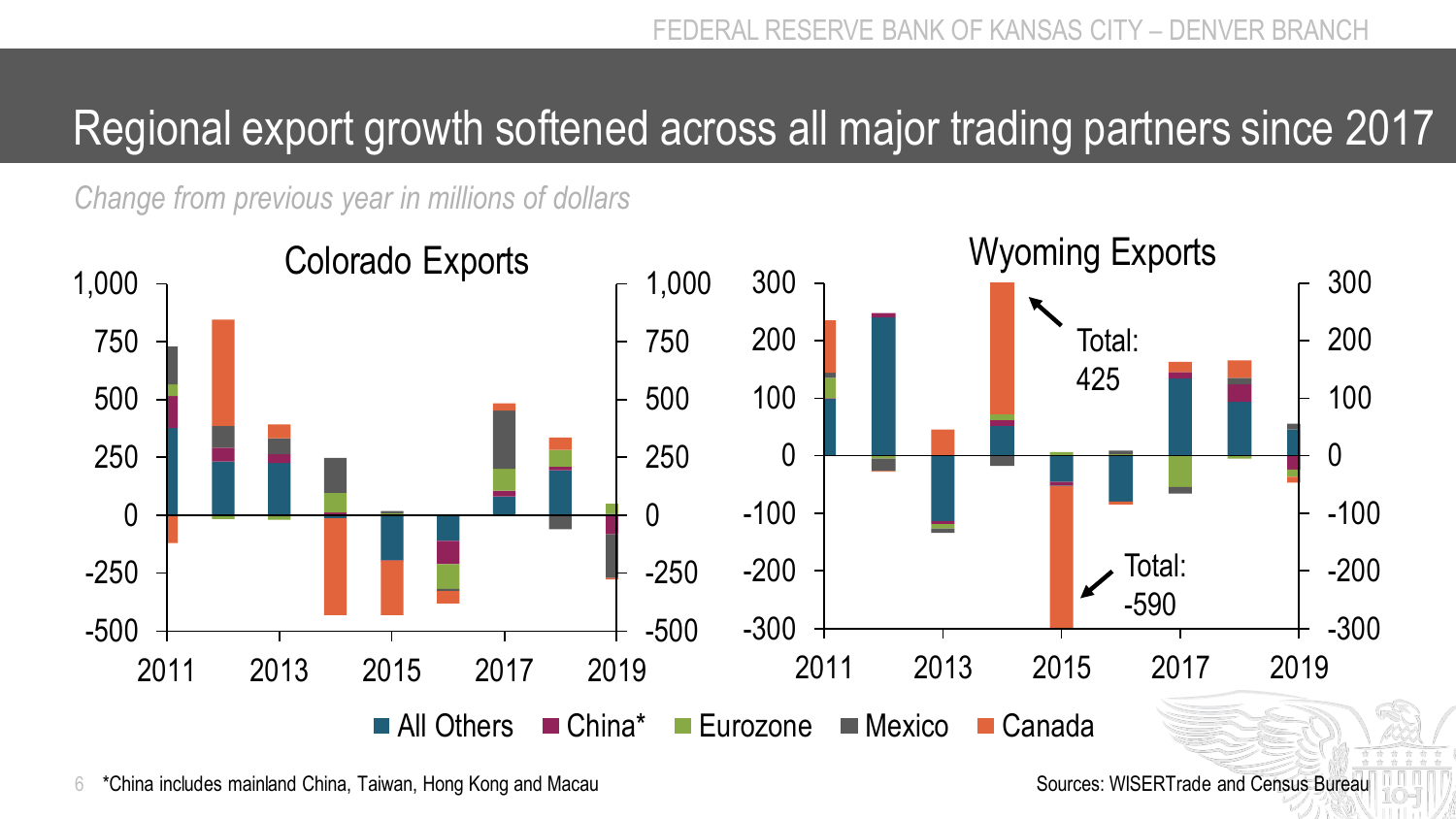### Net exports contributed little to overall economic growth last year

*Change from previous year in millions of dollars*



7 Sources: WISERTrade and Census Bureau \*China includes mainland China, Taiwan, Hong Kong and Macau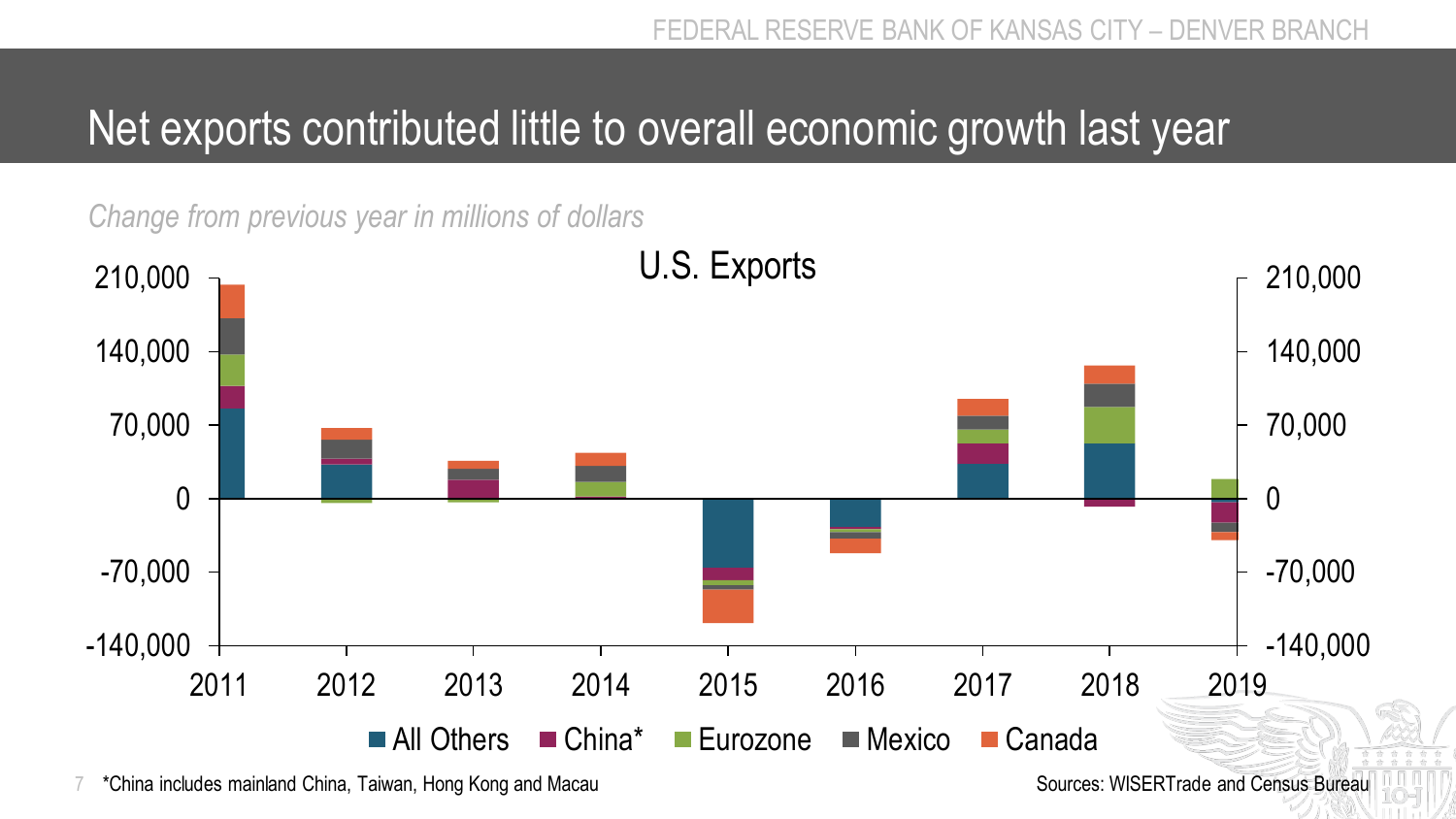### As export demand has waned, business investment has been subdued

*Percent, seasonally adjusted annualized rate*



8 Source: Bureau of Economic Analysis / Haver Analytics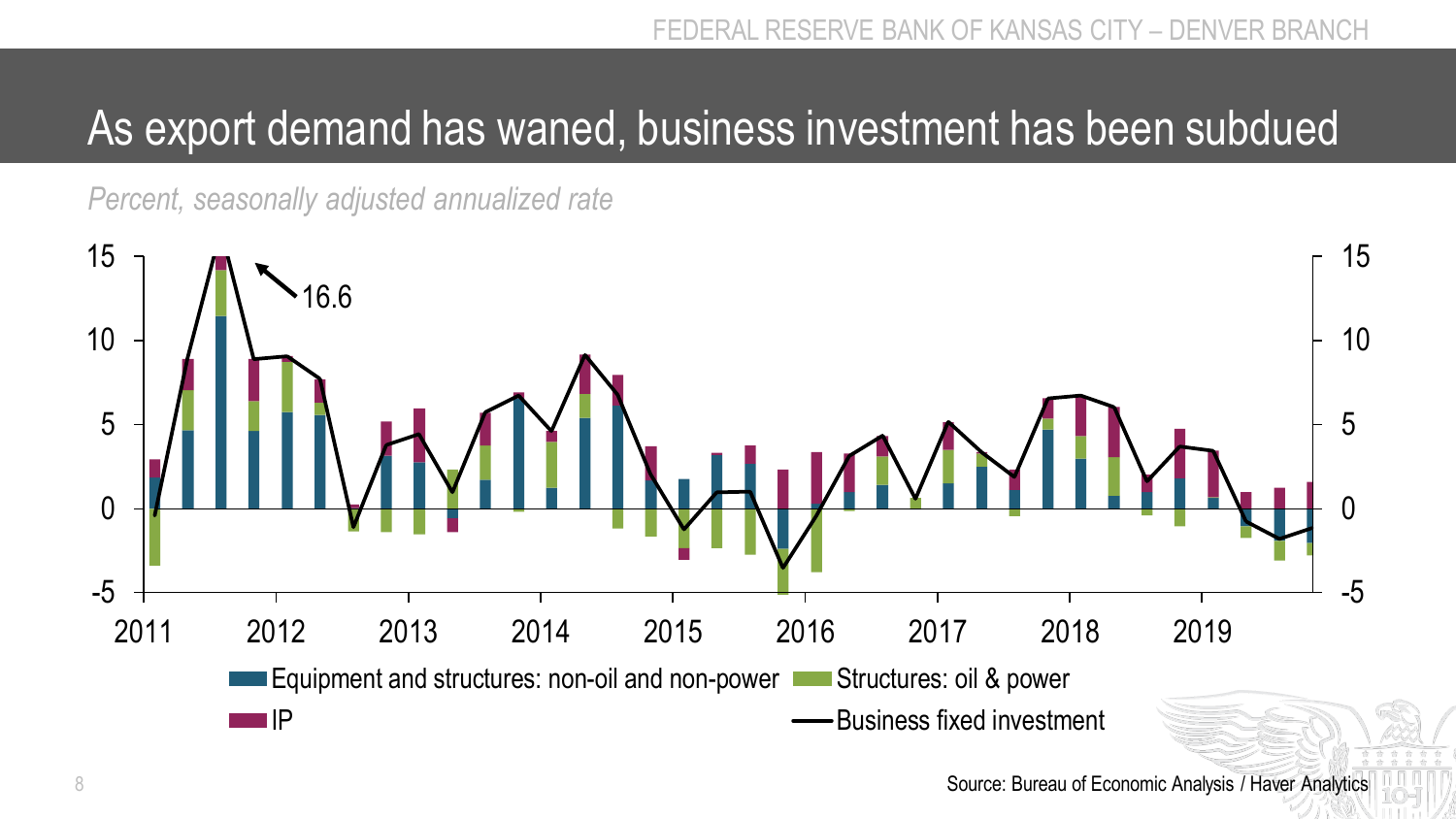### Recent dollar strength puts downward pressure on import price growth



9 Sources: Bureau of Labor Statistics, Federal Reserve Board / Haver Analytics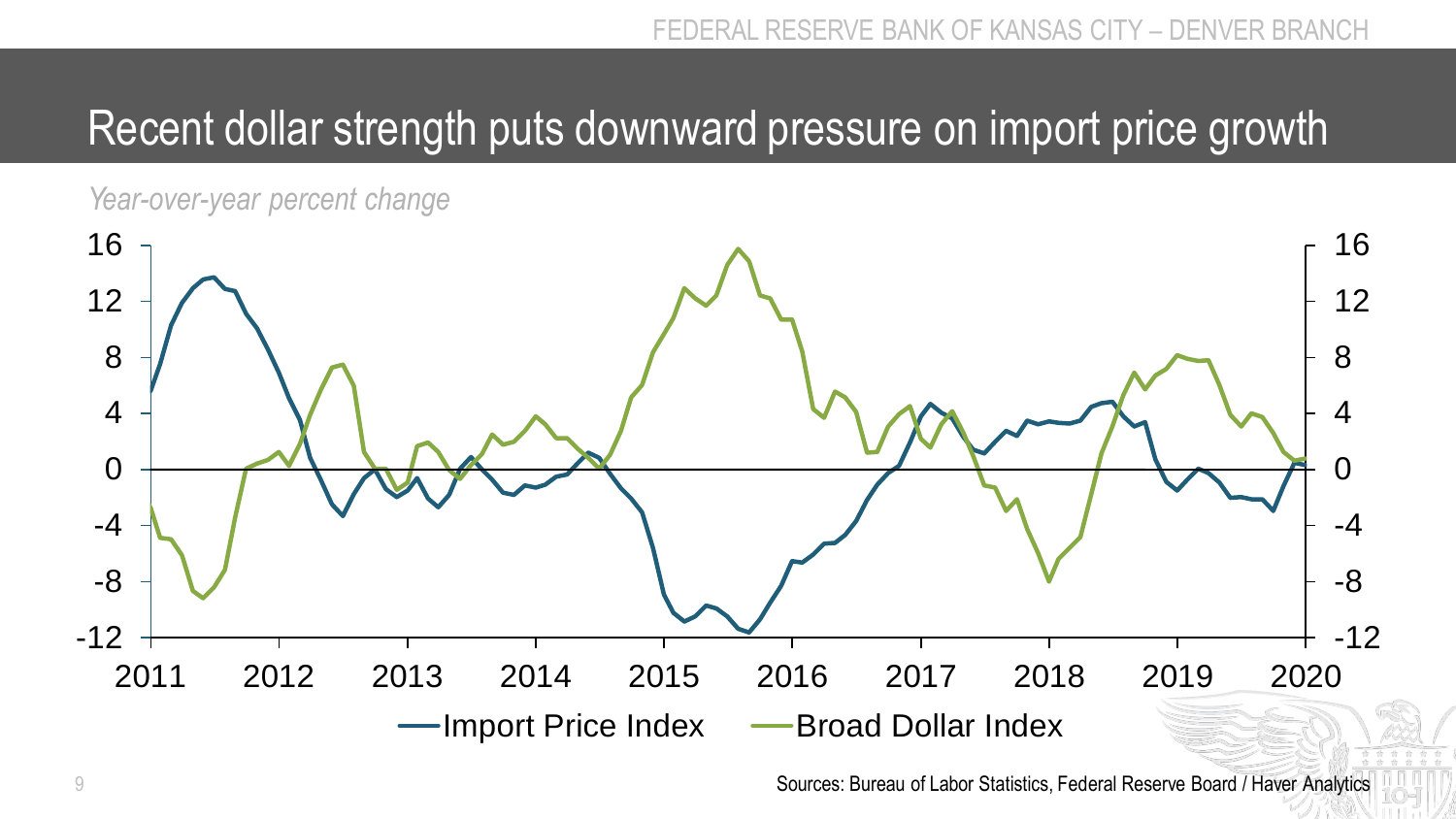# Declines in import prices do not pass through fully to consumers, while early-stage producers receive lower prices

*Seasonally adjusted, year-over-year percent change*

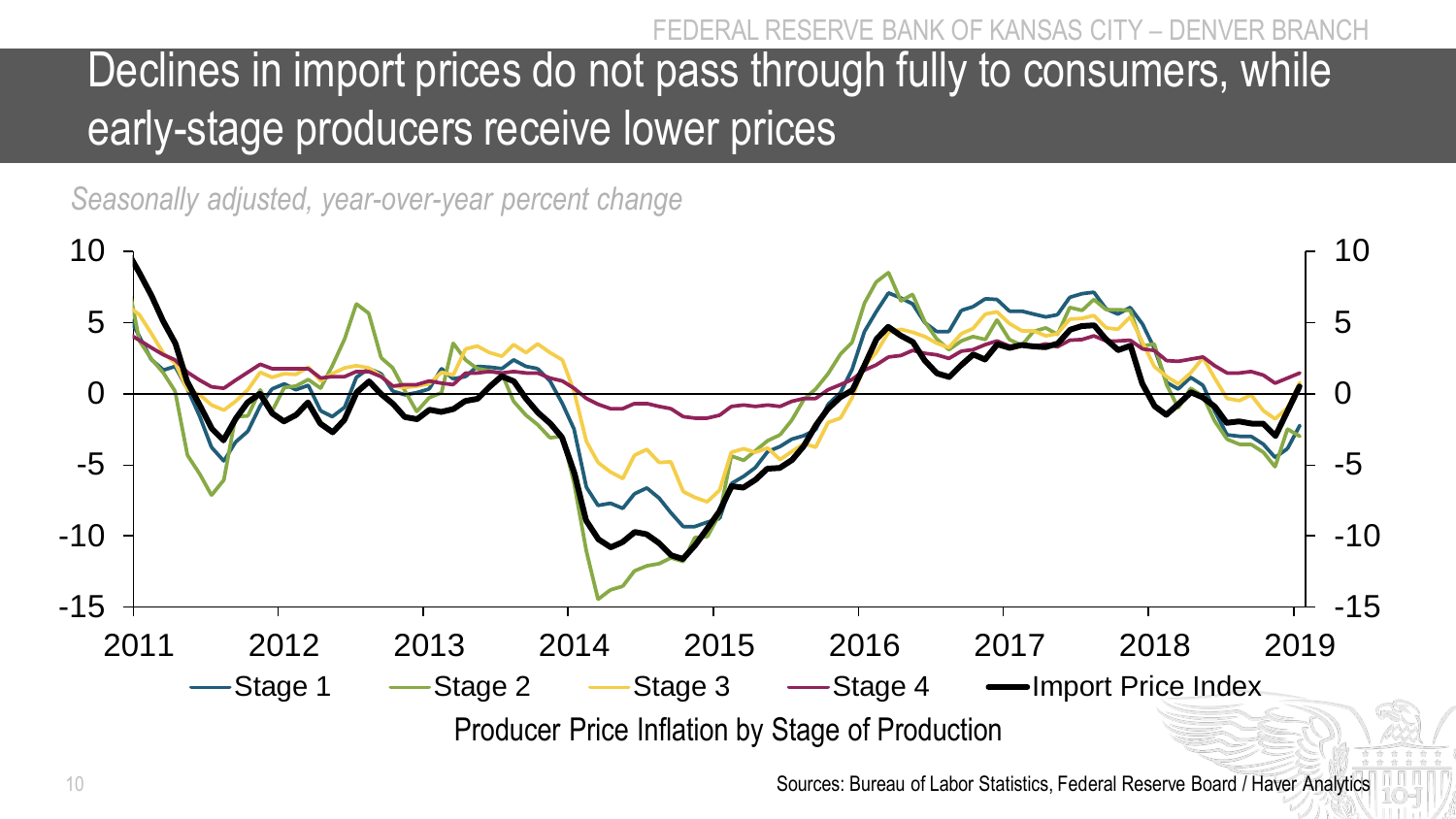### Lower import price growth is contributing to muted inflation pressures overall

*Year-over-year percent change*



11 Sources: Bureau of Labor Statistics, Bureau of Economic Analysis / Haver Analytics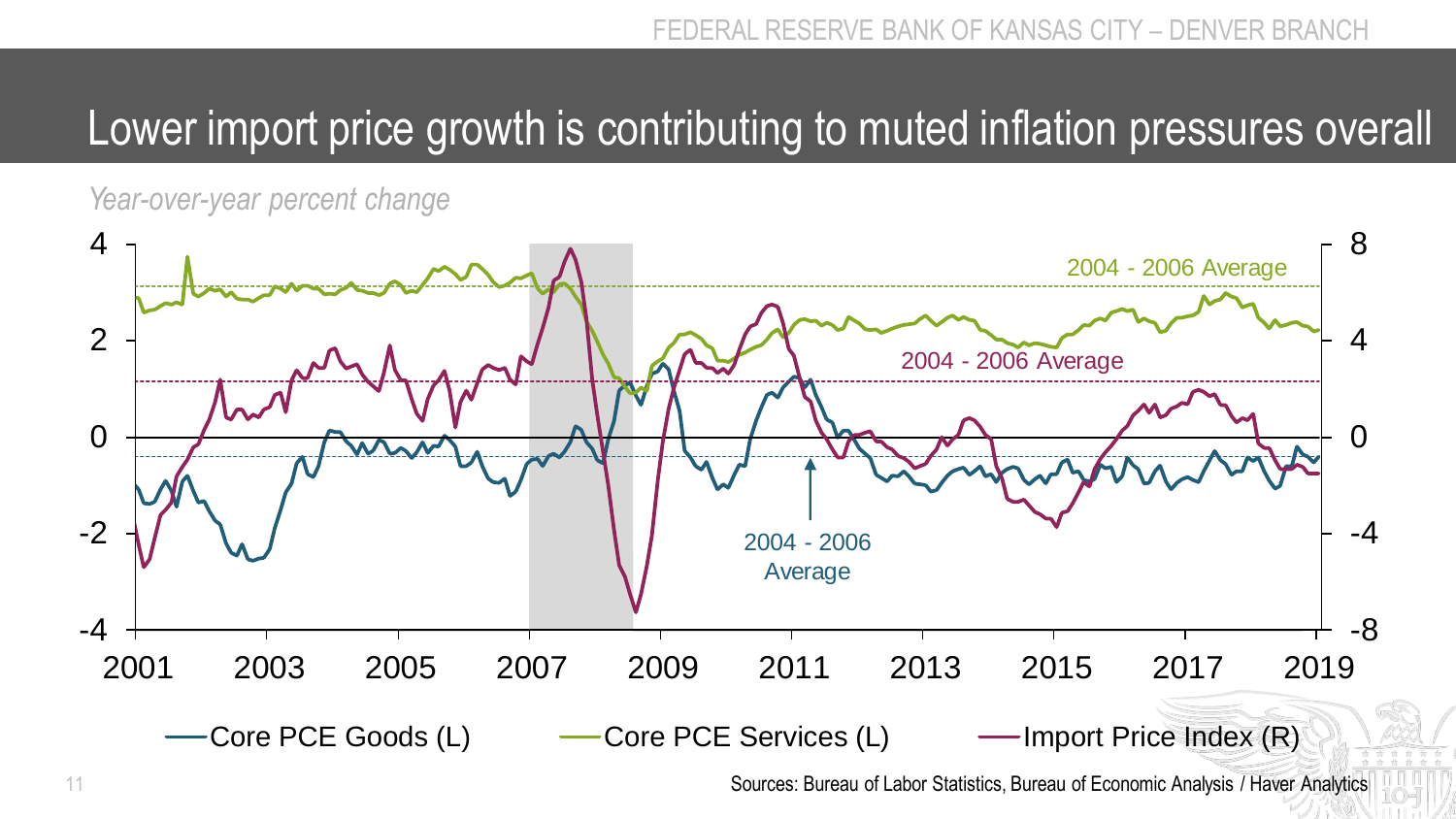## Global interest rates remain divergent, but have come into closer alignment over the past year

#### *Percent*



<sup>12</sup> Sources: U.S. Treasury, Bank of England, Tullett Prebon Information, Deutsche Bundesbank / Haver Analytics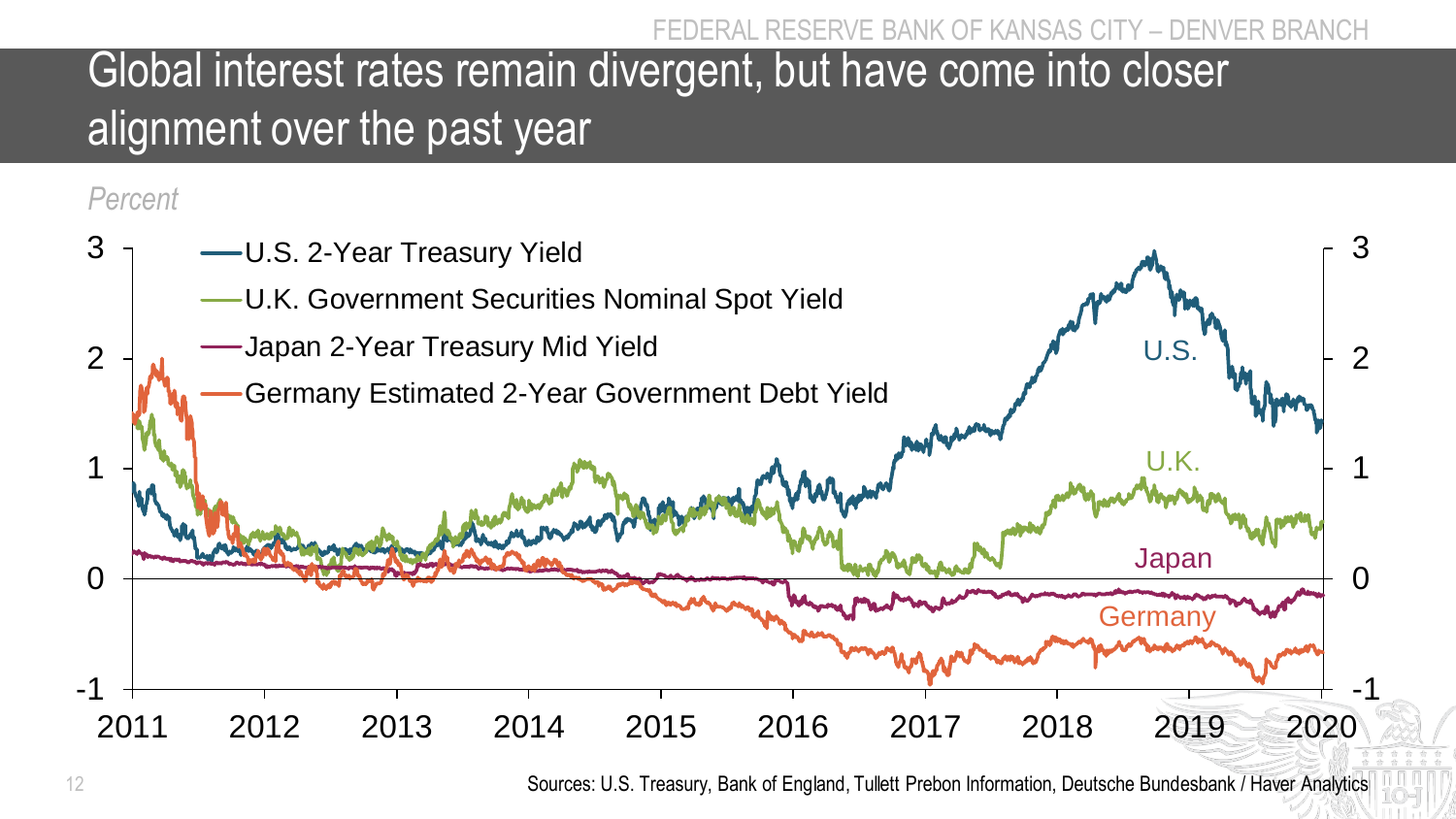FRVE BANK OF KANSAS

U.S. import activity has shifted across sectors over the last 25 years, highlighting the need to gather current perspectives on developments



13 Sources: US Census Bureau, Author's Calculations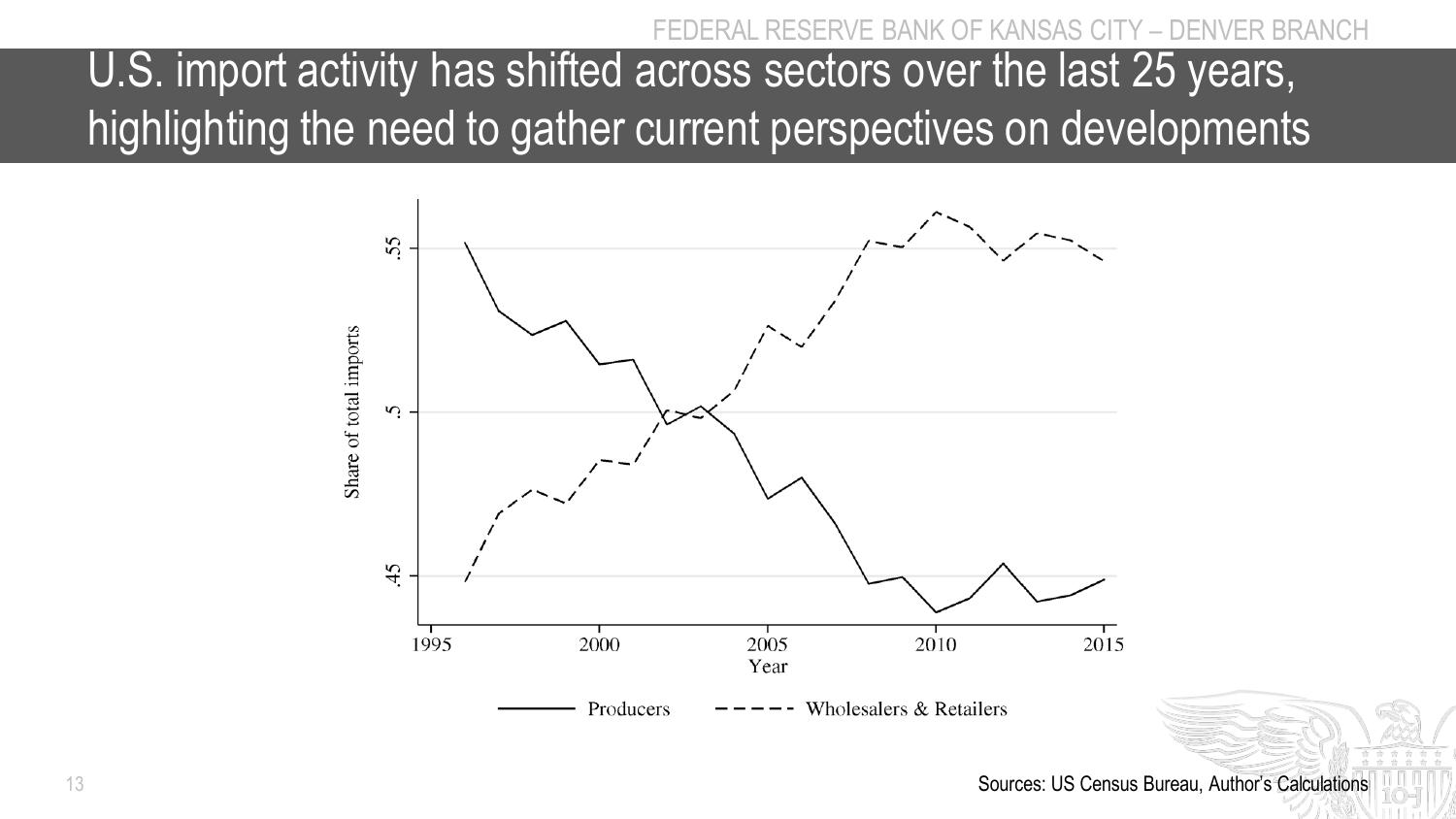### Looking Forward

- So far U.S. consumers have remained insulated from global economic concerns and have supported economic growth that is slightly above trend levels
- On net, recent global developments have weighed on overall price pressures, yet inflation remains low and stable
- Soft demand for U.S. exports is a current challenge, but an additional risk to the outlook is extended supply chain disruptions stemming from the coronavirus outbreak
- An area to continue monitoring is how concerns about global growth are influencing U.S. financial conditions